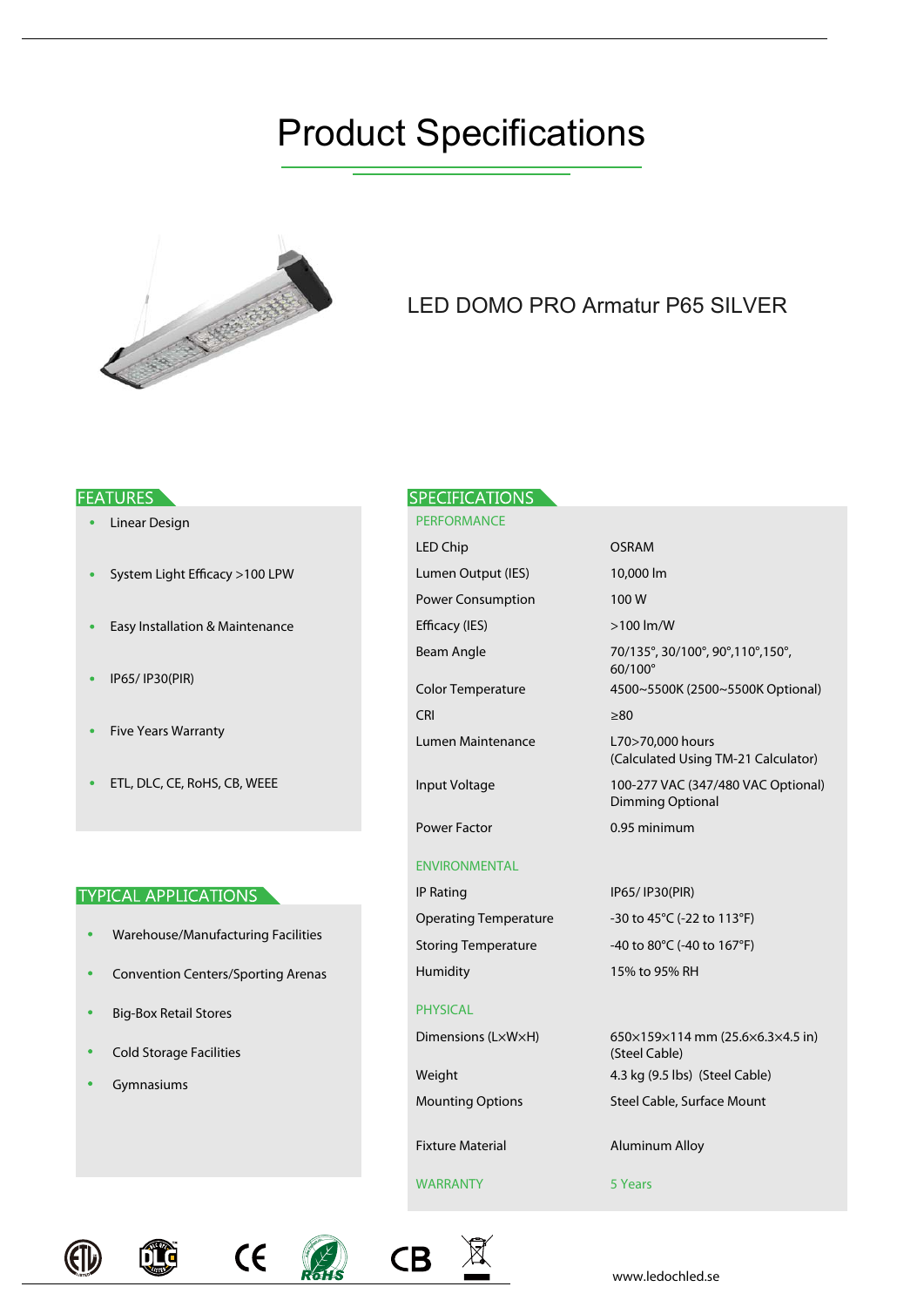# 70×135 DEGREE LENS (Forward 5°)









Beam Angle (50% max) Field Angle (10%) Cutoff Classification Cutoff Luminous Flux (IES) 10,000 lm Light Efficacy (IES) 100 lm/W

70×135 DEG 100×160 DEG

# 30×100 DEGREE LENS





Mounting Height 10m, 0 Tilt,<br>50LUX-5LUX



Beam Angle (50% max) 30×100 DEG Field Angle (10%) 50×120 DEG Cutoff Classification UGR Semi-Cutoff Luminous Flux (IES) 10,000 lm Light Efficacy (IES) >100 lm/W 13/39

90 DEGREE LENS





Mounting Height 12m, 0 Tilt,<br>50LUX-5LUX



Beam Angle (50% max) Field Angle (10%) 90 DEG 130 DEG Cutoff Classification UGR Cutoff Luminous Flux (IES) 10,000 lm Light Efficacy (IES) 100 lm/W 25





QÇ





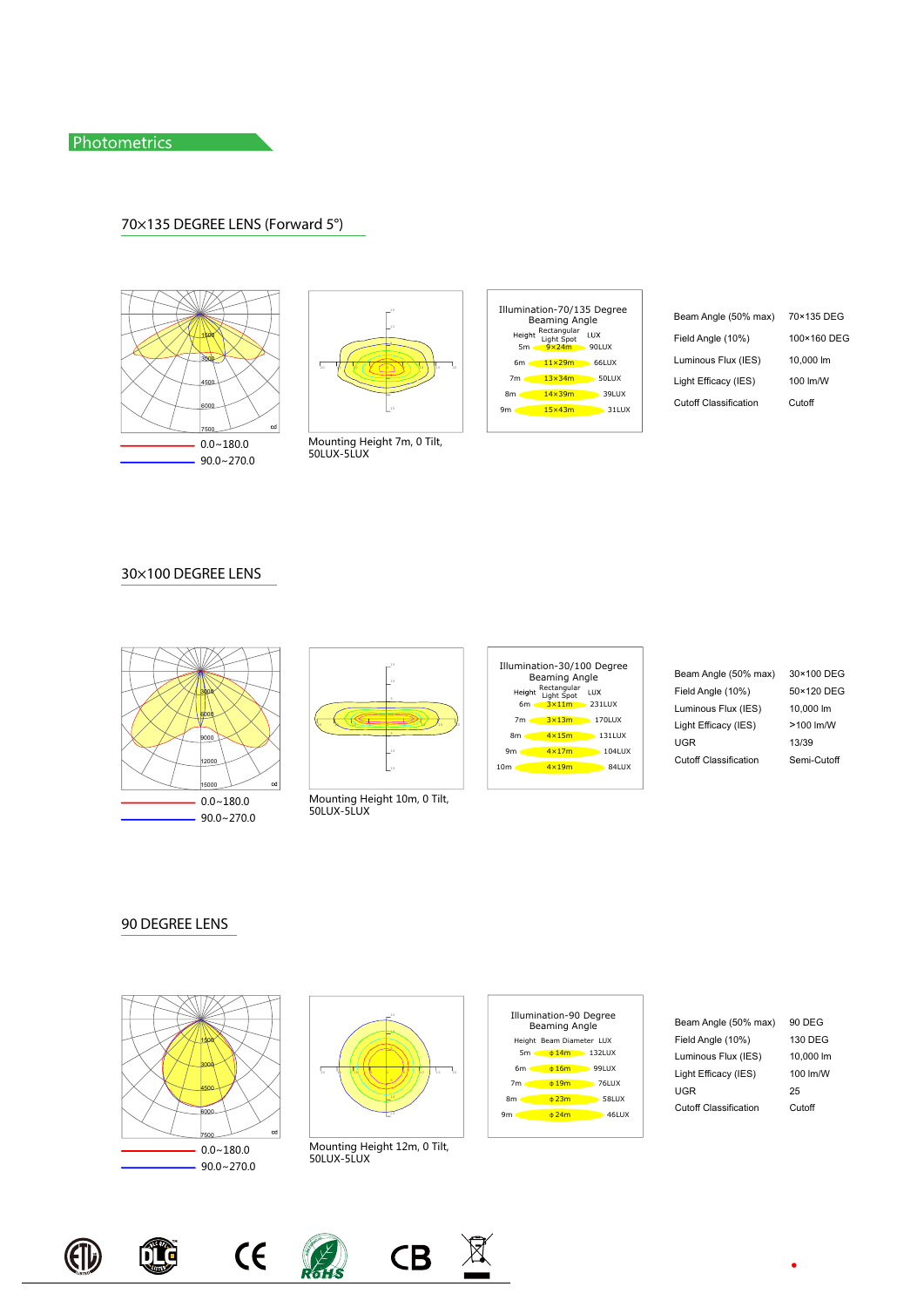# Photometrics **Photometrics**

# 110 DEGREE LENS









| Beam Angle (50% max)  | 110 DEG   |
|-----------------------|-----------|
| Luminous Flux (IES)   | 10.000 lm |
| Light Efficacy (IES)  | 100 lm/W  |
| Cutoff Classification | Cutoff    |

# 150 DEGREE LENS





Mounting Height 10m, 0 Tilt,<br>50LUX-5LUX



| Beam Angle (50% max)  | 150 DEG   |
|-----------------------|-----------|
| Luminous Flux (IES)   | 10.000 lm |
| Light Efficacy (IES)  | 100 lm/W  |
| Cutoff Classification | Cutoff    |

### 60 x 100 DEGREE LENS





Mounting Height 10m, 0 Tilt,<br>50LUX-5LUX



| Beam Angle (50% max)  | 60x100 DEG |
|-----------------------|------------|
| Luminous Flux (IES)   | 10.000 lm  |
| Light Efficacy (IES)  | 100 lm/W   |
| Cutoff Classification | Cutoff     |



QI





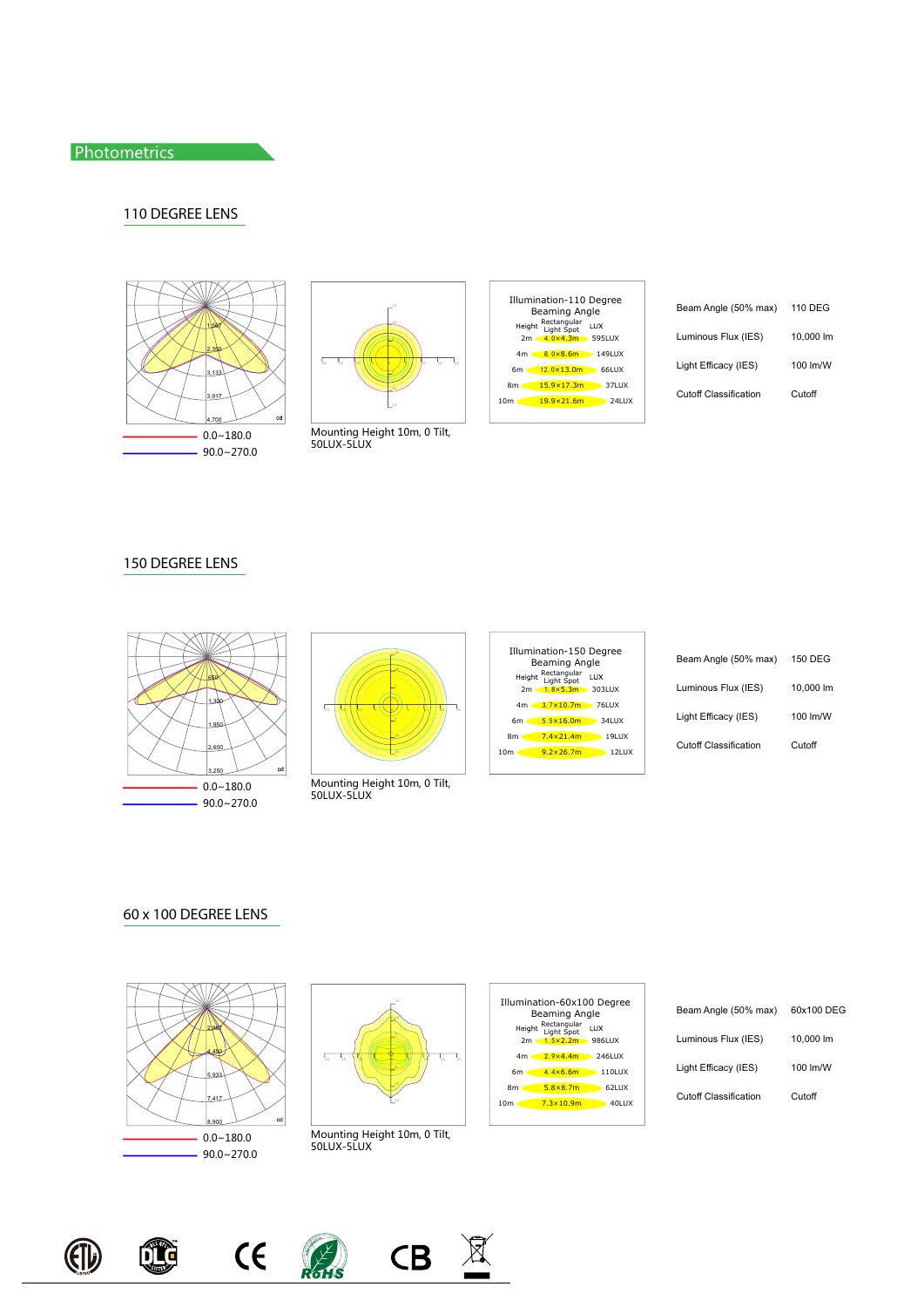# Microwave Sensor & Dimmer Option









### Technical Data Operating voltage 120-277V Standby power approx. 0.5W Switched power Max.capacitive load: 800W @277V, 400W@120V Heating time 20s Detection area 10/50/75/100%, can be customized Sensor principle Microwave motion 5S/30S/1min/5min/10min/20min/30min, can be customized Microwave frequency 5.8GHz+/-75MHz Hold time 0s/10s/1min/5min/10min/30min/1h/+∞can be customized Standby period Microwave power <0.2mw Standby dimming level 10%/20%/30%/50% can be customized Detection range Max. (φxH):18m x 10m 2~50lux daylight/twilight/darkness, can be customized Daylight threshold Detection angle  $30^\circ$  ~ 150 $^\circ$ Operating temperature Mounting height Max.10m  $-35^{\circ}$ C ~ +70 $^{\circ}$ C ETL, FCC IP rating IP20, IP65(mounting in Hytronik special box) Certificate

### **Detection Pattern**





### Setting

|                                                                                                                                                            | Hold-time<br><b>Detection Area</b> |                |      |   | <b>Daylight Sensor</b> |         |                   |              | <b>Stand-by Period</b><br>(Corridor function) |         |         |                | Stand-by<br><b>Dimming Level</b> |                   |              |                |     |               |
|------------------------------------------------------------------------------------------------------------------------------------------------------------|------------------------------------|----------------|------|---|------------------------|---------|-------------------|--------------|-----------------------------------------------|---------|---------|----------------|----------------------------------|-------------------|--------------|----------------|-----|---------------|
|                                                                                                                                                            | $\overline{ }$<br>J.               | $\overline{2}$ |      |   | $\overline{2}$         | 3       |                   | $\mathbf{1}$ | $\overline{2}$                                |         |         | $\overline{2}$ | 3                                |                   | $\mathbf{1}$ | $\overline{2}$ |     |               |
|                                                                                                                                                            | $\bullet$                          | $\bullet$      | 100% |   |                        | ●       | 5s                | $\bullet$    | $\bullet$                                     | Disable |         |                |                                  | 0s                | $\bullet$    | $\bullet$      | 10% |               |
| $\mathsf{II}$                                                                                                                                              |                                    | $\Omega$       | 75%  |   |                        | $\circ$ | 30s               | $\bullet$    | $\circ$                                       | 50lux   |         |                | O                                | 10 <sub>s</sub>   | $\bullet$    | O              | 20% |               |
| Ш                                                                                                                                                          | $\circ$                            |                | 50%  |   | O                      |         | 1 <sub>min</sub>  | O            | $\bullet$                                     | 10lux   |         | O              |                                  | 1 <sub>min</sub>  | $\circ$      | $\bullet$      | 30% |               |
| IV                                                                                                                                                         | O                                  | $\circ$        | 10%  |   | O                      | $\circ$ | 5 <sub>min</sub>  | $\circ$      | $\circ$                                       | 2lux    |         | O              |                                  | 5 <sub>min</sub>  | $\circ$      | O              | 50% | ជ             |
| v                                                                                                                                                          |                                    |                |      | O |                        | ●       | 10 <sub>min</sub> |              |                                               |         | O       | ●              |                                  | 10 <sub>min</sub> |              |                |     | $\dot{\circ}$ |
| VI                                                                                                                                                         |                                    |                |      | O |                        | O       | 20 <sub>min</sub> |              |                                               |         | O       |                | O                                | 30 <sub>min</sub> |              |                |     |               |
| VII                                                                                                                                                        |                                    |                |      | O | O                      | $\circ$ | 30 <sub>min</sub> |              |                                               |         | O       | O              | 0                                | 1 <sub>h</sub>    |              |                |     |               |
| VIII                                                                                                                                                       |                                    |                |      |   |                        |         |                   |              |                                               |         | $\circ$ | O              | $\circ$                          | $+\infty$         |              |                |     |               |
| Hold-time<br>This<br>5 This is the dimmed<br>time<br>the<br>Detection<br>The<br>$\lceil 3 \rceil$<br>daylight<br>area $\overline{2}$<br>means<br>is<br>(4) |                                    |                |      |   |                        |         |                   |              |                                               |         |         |                |                                  |                   |              |                |     |               |

**O** Detection can be reduced by selecting the combination on the DIP switches to fit precisely for each specific application.

 $\epsilon$ 

area 2 Hold-time means the time period you would like to keep the lamp on 100% after the person has left the detection area.

threshold can be set on DIP switches, to fit for particular application.

 $CB$ 

period you would like to keep at the low light output level before it is completely switched off in the long absence of people. Note: 0 means on/off control; +∞ means 2 steps of dimming control, fixture never switch off.

low light output level you would like to have after the hold-time in the absence of people.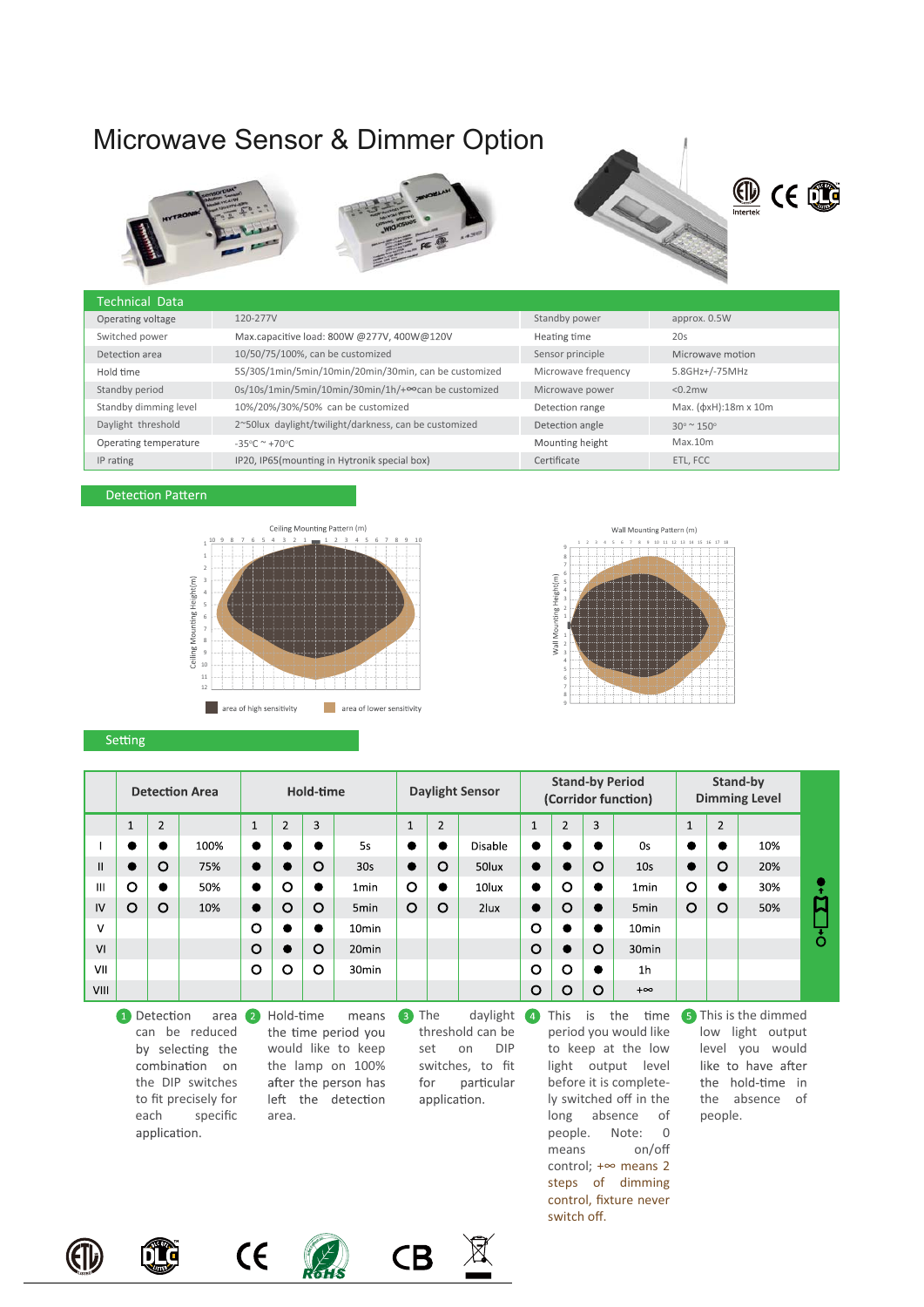# Infrared Sensor & Dimmer Option



# **CENTER**

| <b>Technical Data</b>                                 |                                               |
|-------------------------------------------------------|-----------------------------------------------|
| ● 120/277 VAC, 50/60Hz                                | Sensitivity: None, Low, Med, Max; Default Max |
| - Load @120 VAC 0-800W Ballast or Incandescent        | Setpoint: None, 1-250 fc, Auto; Default 4 fc  |
| - Load @277 VAC 0-1200W Ballast                       | Ramp up time: None, 1-60 sec.; Default None   |
| 230 VAC, 50Hz; Load 0-300W Ballast                    | Fade Down Time: None, 1-60 sec.; Default None |
| Relay Life Rating: 200,000 Cycles (120/277 VAC);      | Operating Temperature: -40-167°F (-40-75°C)   |
| 50,000 Cycles (230 VAC)                               | Operating Humidity: 20-90%                    |
| High Mode: 0-10 V; Default 10 V                       | Weight: 2.8 oz (80 grams)                     |
| Low Mode: Off, 0-9.8 V; Default 1 V                   | IP66, CE Compliant                            |
| Time Delay: 30 Sec., 5-30 min.; Default 5 min.        | TUV. UL and cUL Listed                        |
| Cut Off Delay: None. 1-60 min. 1-5 hrs.: Default 1hr. | Five Year Warranty                            |

# Coverage Pattern

Density and range of the coverage pattern are determined by the

type of lens and mounting height

## **L2: 360° Coverage**

L2 lens provides a 44' diameter coverage area when mounted at a height of 8'.

L2 Low Density/Wide Range Lens







**30 20 20 12 6 6 0 12 30**

### **L4: 360° Coverage**

**<sup>20</sup>** 3.2"(81.3mm)

L4 is designed for mounting at heights between 30' to 40'. Its coverage area can be up to 60' in diameter when mounted at 40'.



**40**

# **L3: 360° Coverage**

L3 has a high density lens that covers a 40' diameter area at a height of 20'.

FSP-L3 High Density/Reduced Range Lens











Setting

Refer to Dimmer&Remotion operation guidance.













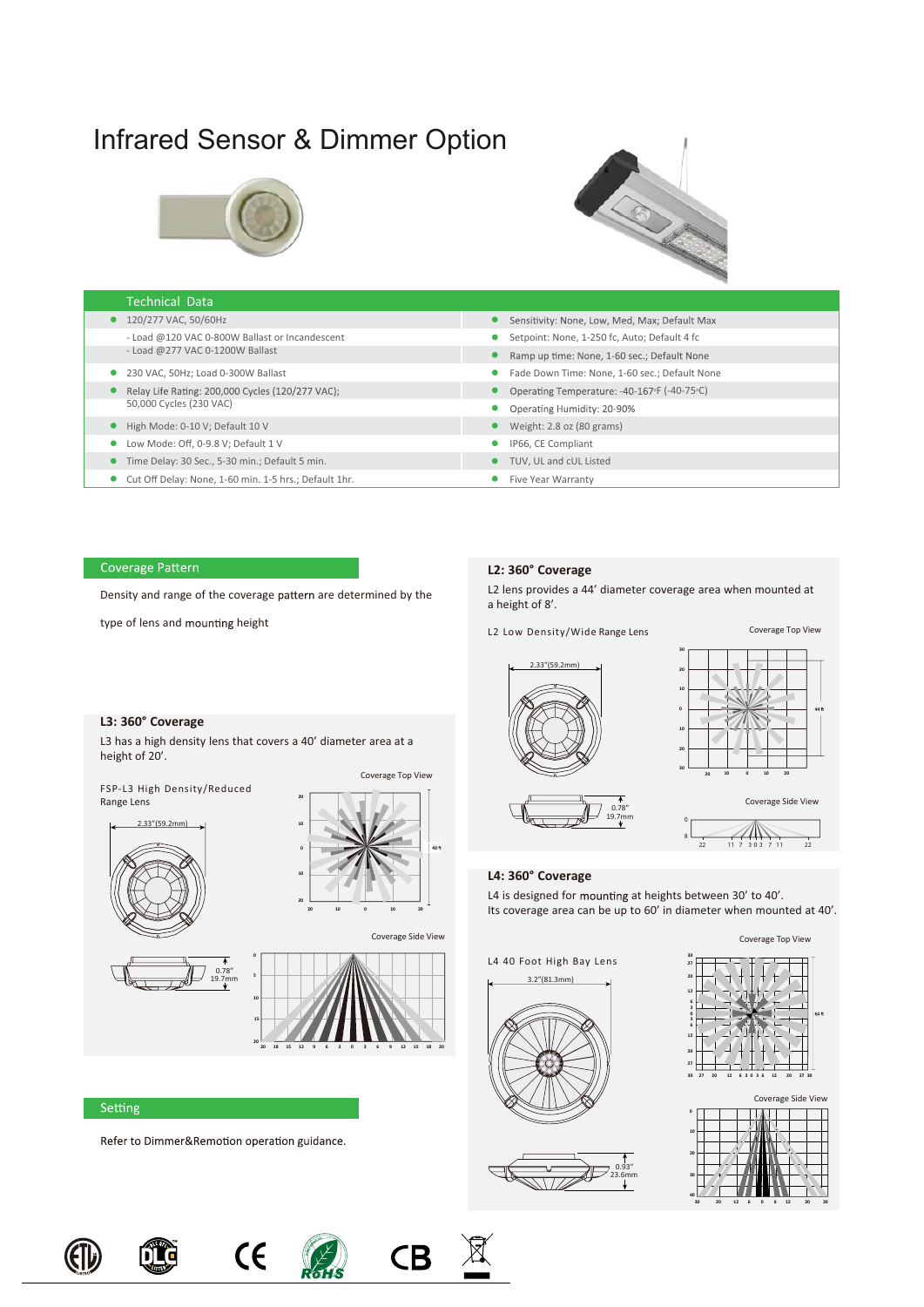# PIR Sensor Option







|                              | 752                                                                                         |
|------------------------------|---------------------------------------------------------------------------------------------|
|                              |                                                                                             |
|                              |                                                                                             |
| Input Voltage                | AC 120-277 V, 60HZ                                                                          |
| Load Requirement             | 800VA @ 120V AC Fluorescent Ballasts NO Min<br>1200VA @ 277V AC Fluorescent Ballasts NO Min |
| Load Horsepower              | 1/6HP                                                                                       |
| Time Delay Adjustment        | Fixed 15 seconds to 30 minutes                                                              |
| <b>Operating Temperature</b> | 32° to 131° F (0° to 55 ° C)                                                                |
| Humidity range               | 0%-90%RH, non-condensing                                                                    |
| Coverage range               | Up to 30 ft mounting / 360 Degrees                                                          |
| <b>Terminal Line</b>         | Black-Hot, White-Neutral, Red-Load                                                          |
| Warranty                     | 2 Years                                                                                     |
| <b>IP Rating</b>             | <b>IP 30</b>                                                                                |
| Sensor Type                  | <b>IR Sensor</b>                                                                            |









 $\underline{\mathbb{R}}$